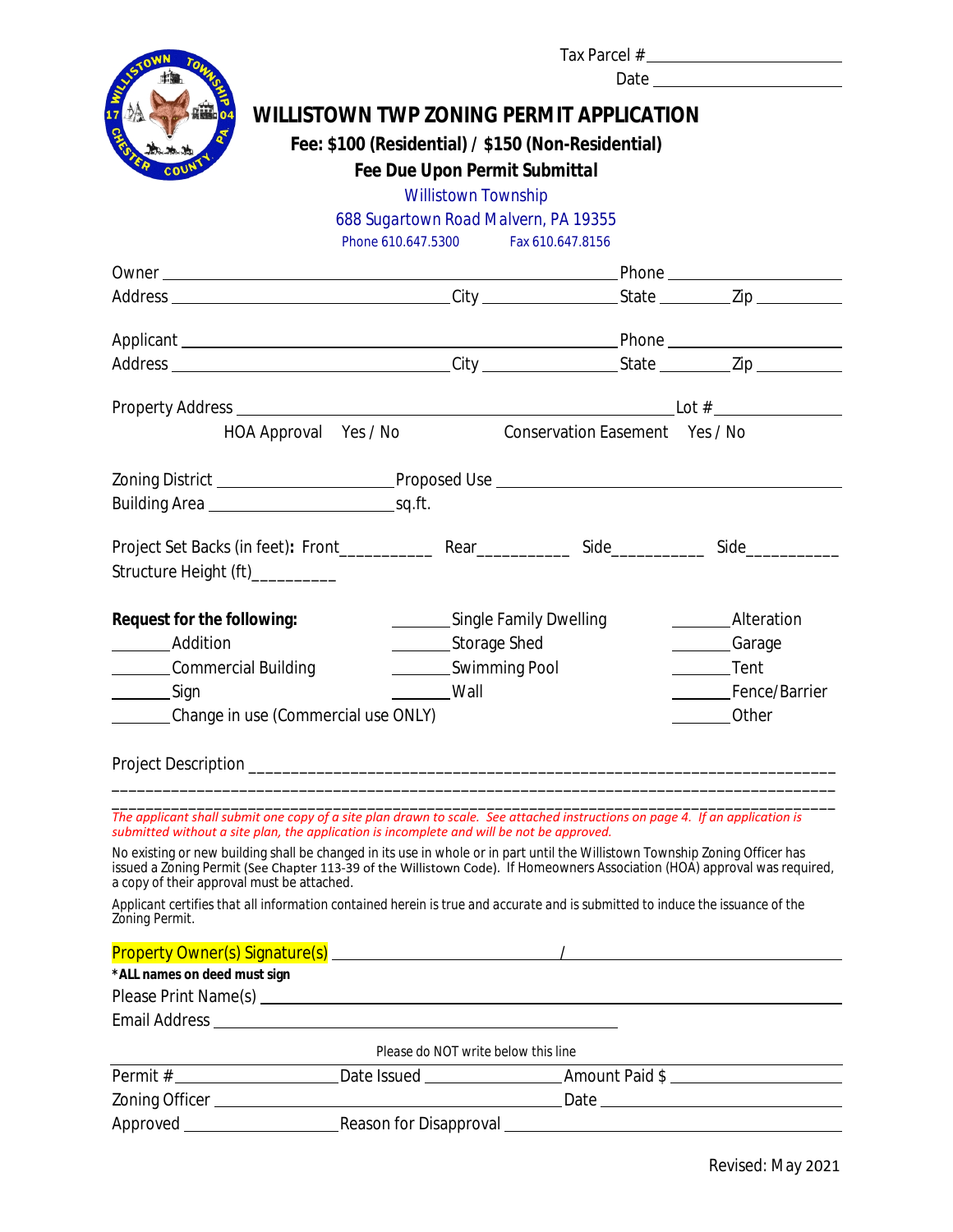### **WILLISTOWN TOWNSHIP BUILDING AND IMPERVIOUS COVERAGE WORKSHEET \*\* MUST BE FILLED OUT FOR ALL PERMITS \*\***

In accordance with Ordinance No. 1 of 2001, all new construction and remodeling projects must meet the requirements of the Building and Impervious Coverage percentages as described in the ordinance.

| Total Lot Area:                                | sq.ft. Total Limit of Disturbance (LOD): | sq.ft. |
|------------------------------------------------|------------------------------------------|--------|
| Property where construction is to be completed |                                          |        |

#### **Building Coverage:**

*Calculated in square footage (footprint only)*

| <b>Structures</b>          | <b>Existing</b> | <b>Adding</b> | Removing | <b>Total</b> |
|----------------------------|-----------------|---------------|----------|--------------|
| House/Additions<br>Porch   |                 |               |          |              |
| Garage                     |                 |               | =        |              |
| Storage Buildings<br>Other |                 |               |          |              |
| <b>Total</b>               |                 |               | $=$      | A            |

#### **Other Impervious Coverage:**

*Calculated in square footage (footprint only)*

| <b>Areas</b>  | <b>Existing</b>                                   | <b>Adding</b> | Removing | <b>Total</b> |   |
|---------------|---------------------------------------------------|---------------|----------|--------------|---|
| <b>Deck</b>   |                                                   | $^{+}$        |          |              |   |
| Patios        |                                                   | $^{+}$        |          | $=$          |   |
| Walkways      |                                                   | $^{+}$        |          | =            |   |
| Driveways     |                                                   | $^{+}$        |          |              |   |
| Pool & Coping |                                                   | $^{+}$        |          | =            |   |
| Other         |                                                   | $^{+}$        |          | $=$          |   |
| <b>Total</b>  |                                                   | $^{+}$        |          | $=$          | B |
|               | Grand Total - all impervious coverage (sum A + B) |               |          |              |   |

**Definitions** 

**Building Coverage:** The aggregate of the maximum horizontal cross-section areas of all the buildings on a lot, excluding cornices, eaves, gutters, chimneys projecting not more than 18 inches, bay windows not extending through more than one story and not projecting more than five feet, uncovered steps and balconies, but including porches, breezeways and carports.

**Impervious Coverage:** Material which is or is likely to become impenetrable and unable to absorb water, including but not limited to buildings, structures and paved or graveled areas (driveways, parking lots, sidewalks, terraces, patios, swimming pools, tennis courts, etc.)

*Please do NOT write below this line*

| <b>Total Building Coverage Percentage</b>   | Proposed | Allowed |  |
|---------------------------------------------|----------|---------|--|
| <b>Total Impervious Coverage Percentage</b> | Proposed | Allowed |  |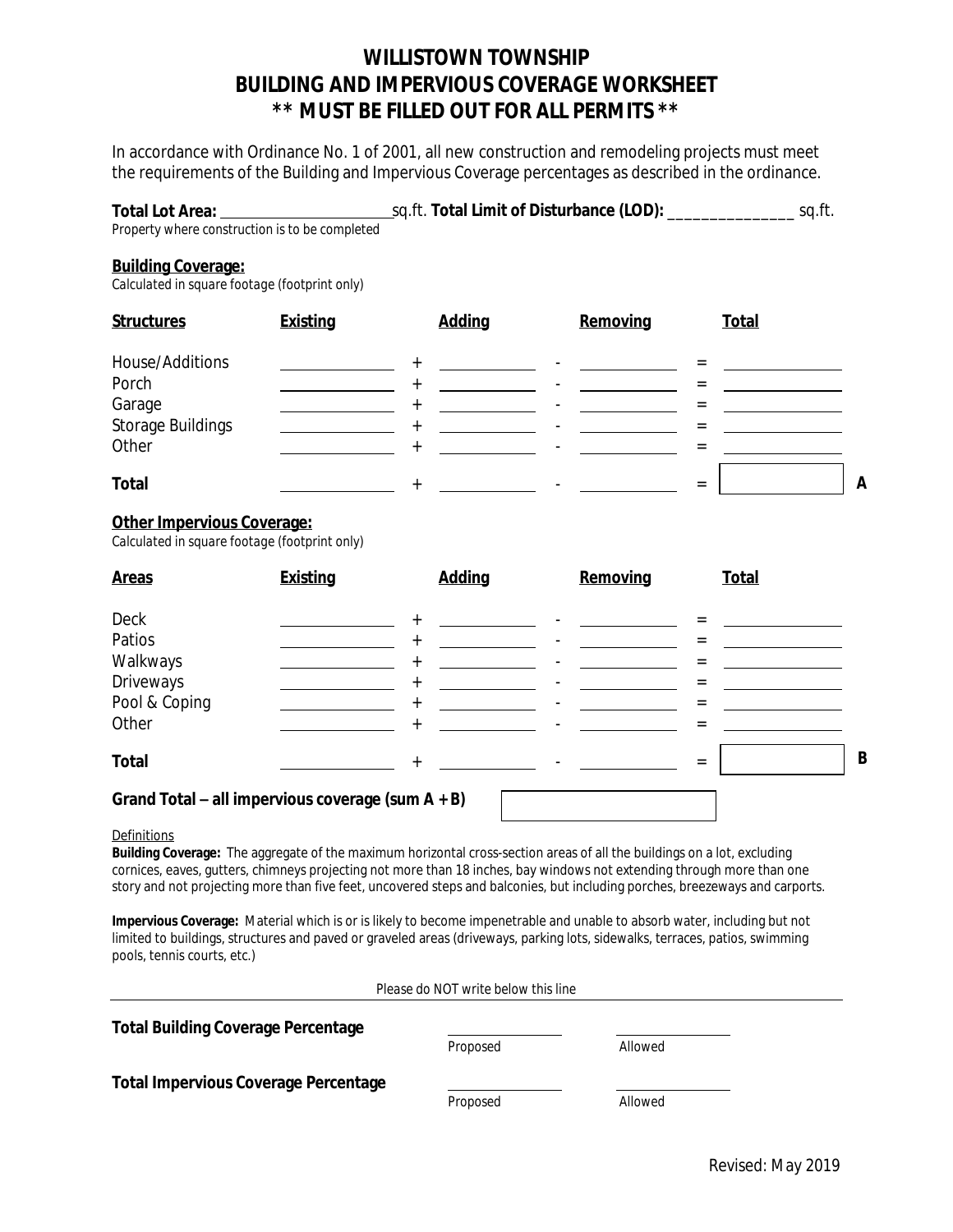# **WILLISTOWN TOWNSHIP ZONING PERMITS**

#### **What is a Zoning Permit?**

Willistown Township is divided into eleven (11) different zoning districts with nine (9) different overlays within several of the eleven (11) zoning districts. The Zoning Ordinance describes the uses permitted in each district and establishes the standards that uses must meet to be allowed in the districts. The zoning permit procedure is established to ensure that uses specifically proposed to be located in a particular district meet the standards for that district.

#### **Do I need a Zoning Permit?**

The Zoning Officer will help you determine if you need a zoning permit. A zoning permit endorsement is required before the issuance of all building permits. A separate zoning permit application is needed only when an existing commercial use of a structure is proposed to be changed and no building permit is involved. Examples include the change of general office to the use of a doctor's office or the change of general office to the use of a restaurant.

#### **How do I apply and how much does it cost?**

Application forms and filing information are available at the Willistown Township Administrative Offices, 688 Sugartown Road, Malvern, PA 19355. An application requires a filing fee of \$100.00 Residential or \$150 Commercial to be paid before the issuance of the permit.

#### **How are Zoning Permits reviewed and decided?**

The Zoning Officer checks the application and all data to see that all provisions of the Zoning Ordinance are complied with. If architectural and site plan approval is also required for the proposed use, the zoning permit request is referred to the Building Department for review and comment.

If the Zoning Officer finds that the proposed use complies with all applicable provisions of the Zoning Ordinance, the zoning permit will be issued and a written record maintained of the findings. If all of the provisions of the ordinance are not complied with, it will be denied and all reasons set forth in writing.

#### **What happens if my request is denied?**

If the Zoning Officer denies a zoning permit request, the decision may be appealed to the Zoning Hearing Board as described in the Township Code.